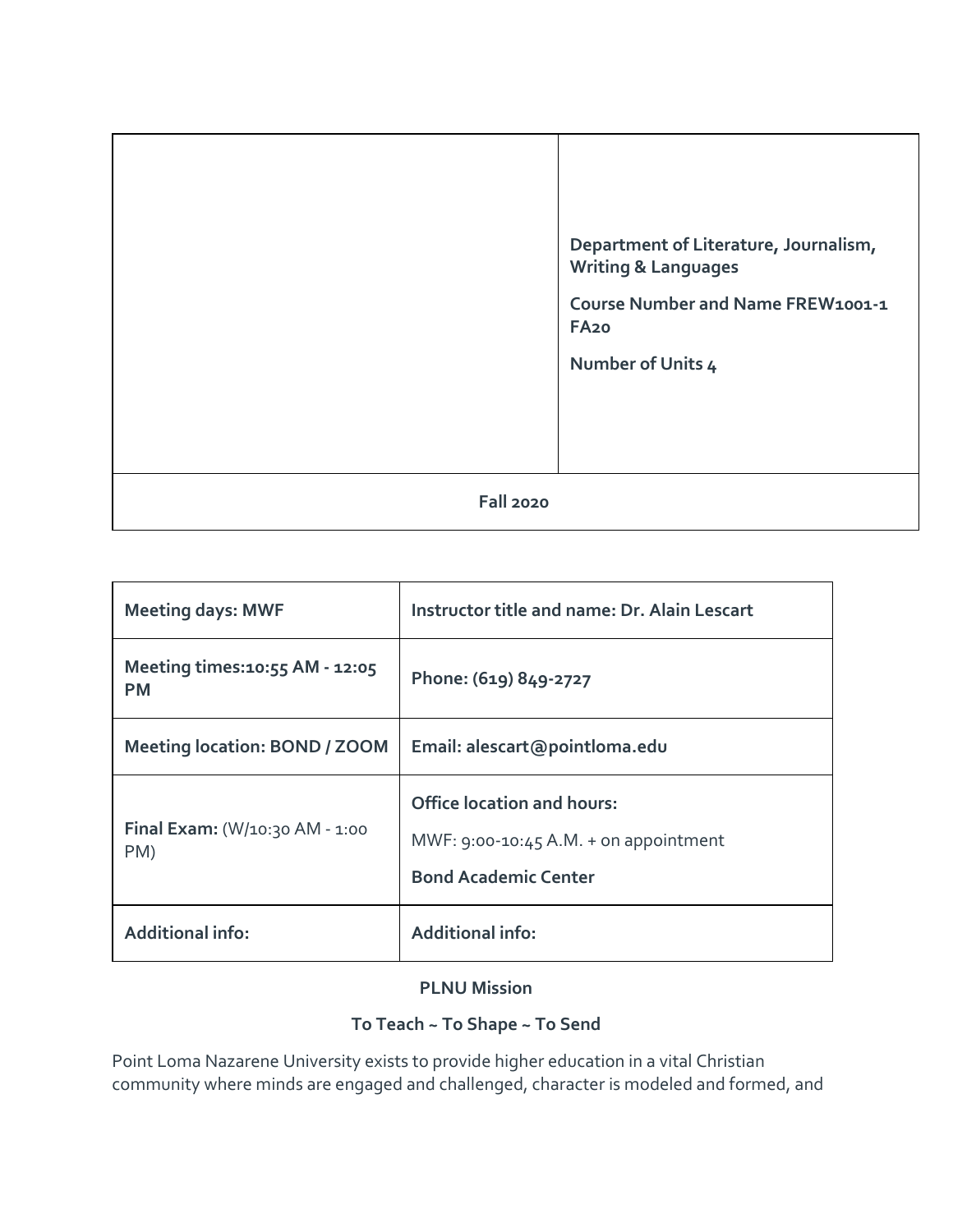service is an expression of faith. Being of Wesleyan heritage, we strive to be a learning community where grace is foundational, truth is pursued, and holiness is a way of life.

### **COURSE DESCRIPTION**

### **Note:**

French 101 is an introductory French class designed for students who have never taken French before as well as for those who may have been already exposed to the French language. The class aims to provide you as many opportunities as possible to listen, speak, read and write in French. Particular emphasis will be placed on the first two of these skills.

Language, however, is not only about words and grammar. Language is directly connected to languages. Considerations of French culture will thus be an important part of this course. In order to be successful in communicating in another language, it is essential to be aware of the socio-cultural dynamics of the language studied in order to expand one's desire of knowledge of 'diversity", which is part of the process of learning foreign languages.

# **COURSE LEARNING OUTCOMES**

### **Note:**

*By the end of the FRE101 sequence, students will be able to*:

- 1. Speak at the mid-novice level using basic formulaic and memorized materials within the student's own experience. **(PLO 3)**
- 2. Recognize basic connected discourse that uses vocabulary and grammar within the student's own experience. **(PLO 2,5)**
- 3. Write discrete sentences as well as simple connected paragraphs using memorized vocabulary and grammar structures. **(PLO 1,5)**
- 4. Read cultural texts that employ familiar vocabulary and cognates as well as learned grammatical structures. **(PLO 4)**
- 5. Demonstrate comprehension of basic cultural mores and patterns of living of the target culture studied. **(PLO 4,6)**

# **REQUIRED TEXTS AND RECOMMENDED STUDY RESOURCES**

### Note:

- **Promenades** 3rd edition Mitchell/Mitschke/ Tano
- **Supersite Plus code with webSAM** (digital workbook) and v-Text (with virtual text)

# **RECOMMENDED STUDY RESOURCES**

• *French-English/English-French* Larousse dictionary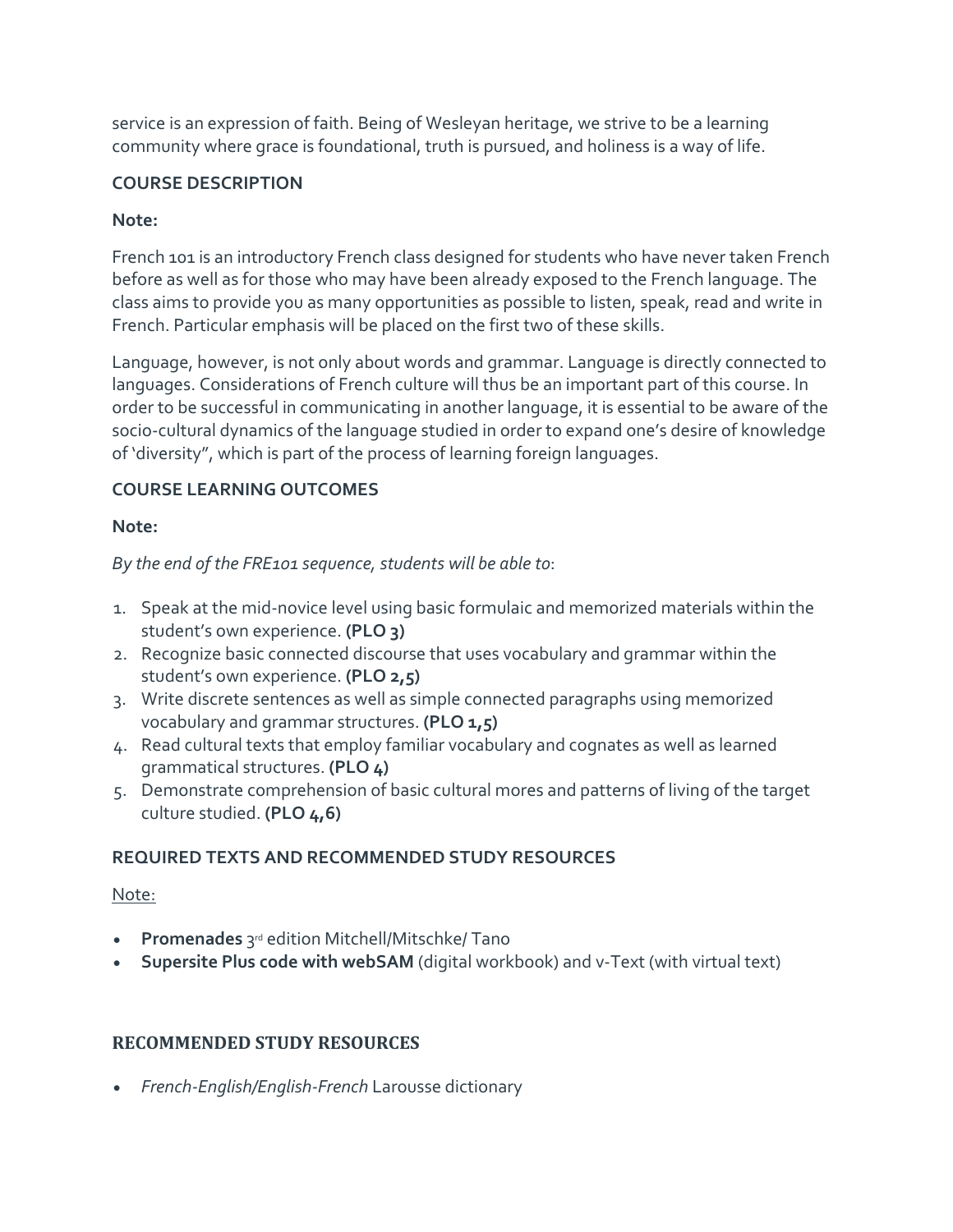• *Side by Side French & English Grammar*, Frederick Farrell

# **COURSE CREDIT HOUR INFORMATION**

In the interest of providing sufficient time to accomplish the stated Course Learning Outcomes, this class meets the PLNU credit hour policy for a 4 unit class delivered over 15 weeks. Specific details about how the class meets the credit hour requirement can be provided upon request. (Based on 37.5 hours of student engagement per credit hour.)

| Category                                          | <b>Time Expectation in Hours</b> |
|---------------------------------------------------|----------------------------------|
| Online Participation in Discussions, Groups, etc. | 53                               |
| <b>Reading Assignments</b>                        | 16                               |
| Written Assignments                               | 6                                |
| Other Assignments & Learning Activities           | 50                               |
| Quizzes, Surveys                                  | 25                               |
| <b>Total Hours</b>                                | 150                              |

### **Distribution of Student Learning Hours**

### **COURSE SCHEDULE AND ASSIGNMENTS**

The class schedule provided at the end of this syllabus includes 5 columns of information. Under **Date** is the date of class days. Under **En Classe** are items to be covered in class for the corresponding day. Included in this column are scheduled grammar quizzes (**Quiz de grammaire chapitre 1, 2, 3, 4** etc.), vocabulary quizzes (**Contrôle de vocabulaire Chap. 1**, **2, 3** etc.), the oral presentation, Mid-Terms and final examination.

In the third column **(A Etudier**) are items in the book to be studied for that day. **Please, study the tutorial for vocabulary and above all for grammar the day before to be prepared in class.** Items are listed by chapter, lesson number and pages.

In the last column (**Devoirs**) are exercises to be submitted online for that date. These exercises include the Lab assignments.

**Schedule Changes:** Changes can be made in the class schedule at any time, at the discretion of the professor. Changes may be necessitated by illness, class rhythm or by instructional need. Students are responsible to note all schedule changes.

**Course Activities and Resources:** We will use an instructional ensemble whose core program (vocabulary, conversation, grammar, and culture) is designed to prepare students to sample the menu of open-ended communicative and cultural expansion activities (video, songs, games, literary and cultural readings).The course is conducted almost entirely in French.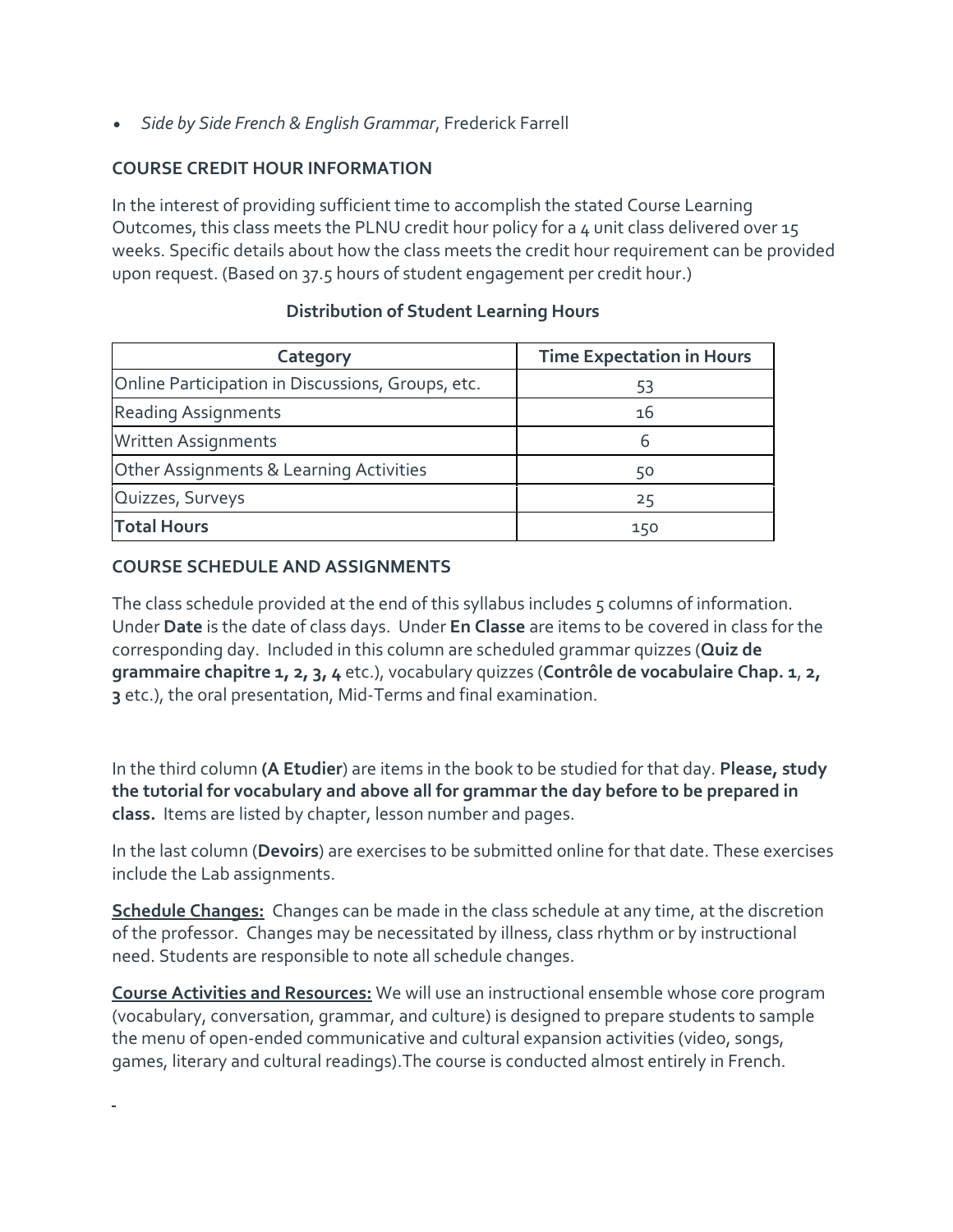#### **COURSE REQUIREMENTS:**

- 1. **Attendance**. Your physical presence in class is very important to get the full immersion experience. If you are not present in class, you cannot perform oral exercises and you will lose participation points. Since this is a skill and performance class, students are expected to attend regularly and attendance, both active and passive, will be an important component in the student's participation grade (10%). Students, whether present or absent, are responsible for the material listed in the class, syllabus as well as for any extra material (vocabulary, idioms, etc.) presented in class. If a student misses a class, he/she should procure notes from another student and study the material in the book.
- 2. **Participation** in classroom assignments. It is not enough to come to class. You need to **engage actively in the oral and written exercises presented in class**. Class participation is measured by one's willingness to talk in class and to communicate as fully as possible. It is also measured by one's willingness to attend class regularly and to complete assignments. It is a measure of CO-OPERATION and RISK-TAKING, not of grammatical correctness.
- 3. Completion of assignments. The homework is assigned at the end of each chapter and must be submitted online on the date indicated on the daily schedule. Late work will be accepted for credit, although with a 3% off penalty per day. No reminders will be provided since everything is stated in the syllabus.
- 4. Regular studying of **vocabulary and grammar**. You will have to study a set of words per chapter. Please, use links included on *Canvas* to help you practice your vocabulary and the **tutorials** provided online by *Promenades*.
- 5. Preparation for **quizzes** and **exams**. Get ready well in advance for the quizzes and exams. Vocabulary quizzes, mid-terms and final examinations are marked in the class schedule. THERE ARE NO MAKE-UPS! A missed quiz counts as a zero. If the student has an official excuse (doctor's note or family tragedy) for an absence, the zero is deleted. Such excuses need to be given to the professor within a few days of the absence. If an absence is prolonged (more than three classes), the student must contact the professor immediately.
- 6. The group or individual **oral presentation** will be assigned for groups of four maximum, but all presenters will have an individual grade. **November 25th, 2019** is the deadline to submit the topics. You will pick a presentation topic among six assigned themes. Oral presentations are due **December 13th, 2019**. Each member of the group will be involved in the presentation. Presentations will be limited to 8-10 minutes per group and should stimulate the discussion. A note card is fine, but please do not read word-for-word. Do the best you can to use the French that you know.

The oral presentation grade will depend on:

- . pronunciation
- . use of correct terminology
- . clarity of communication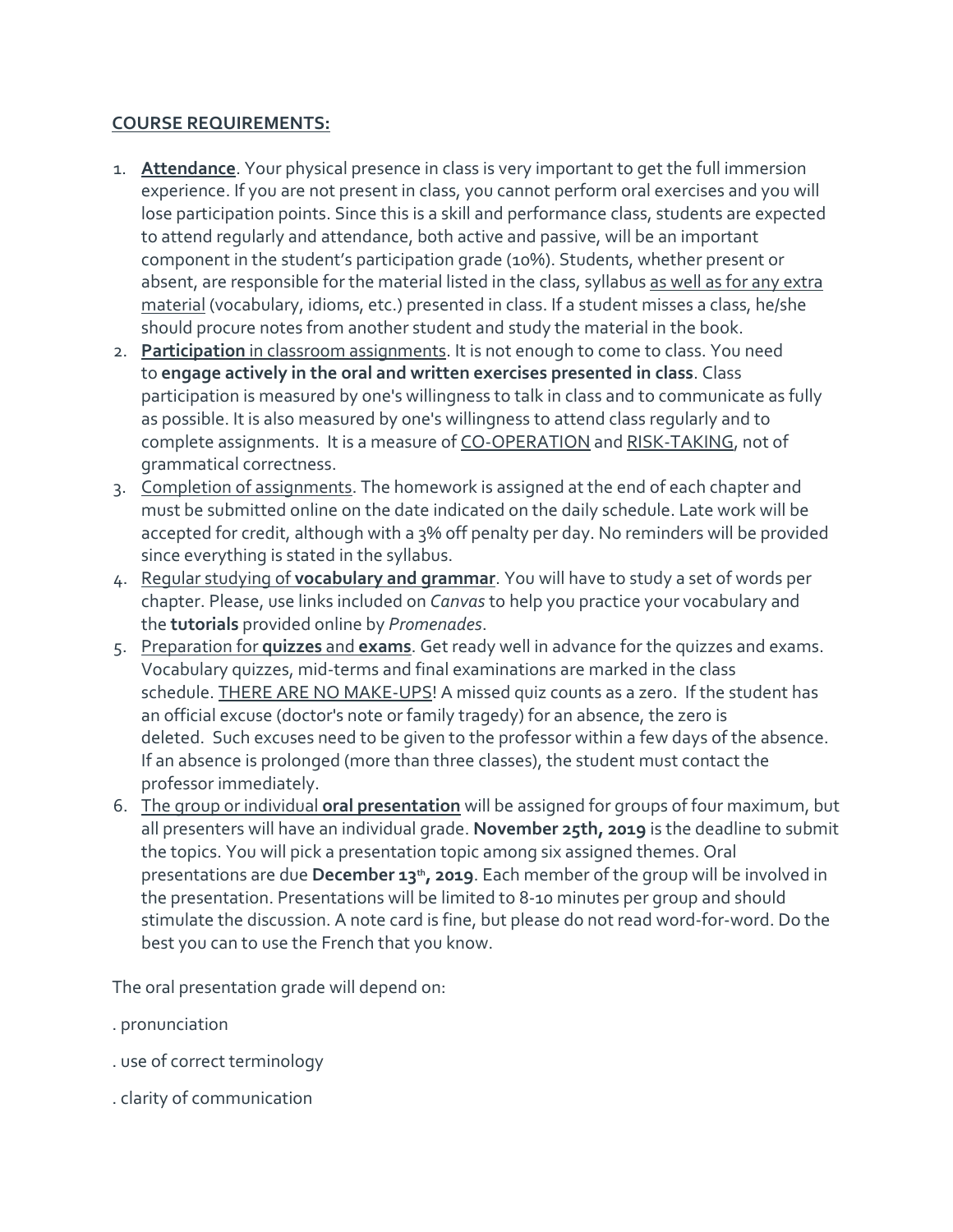- . depth of content
- . relevance of questions.

### **ATTENDANCE AND PARTICIPATION**

Regular and punctual attendance at all classes is considered essential to optimum academic achievement. If the student is absent from more than 10 percent of class meetings, the faculty member has the option of filing a written report which may result in de-enrollment. If the absences exceed 20 percent, the student may be de-enrolled without notice. If the date of deenrollment is past the last date to withdraw from a class, the student will be assigned a grade of W or WF consistent with university policy in the grading section of the catalog. See Academic Policies in the undergrad student catalog.

#### **ASSESSMENT AND GRADING**

#### **Note:**

- **Participation in class** is worth **10%** of your grade. Participation is very important in this course because it gives you the possibility to practice what you have learned in mimicking real life situations as much as possible. Active participation in class also enables you to practice your grammar and listening skills as well as your pronunciation and understanding of the French language. Written exercises and listening activities will be also completed in class.**(CLO 1)**
- **Vocabulary** is worth **15%** of your grade. Vocabulary quizzes (*contrôles de vocabulaire*) will be given at the end of each unit on the vocabulary of that unit. Extra-credit assignments are included in each *contrôle de vocabulaire*. To help you review the vocabulary please, visit the links posted on Canvas. **(CLO 2, 4)**
- **Grammar quizzes** are worth 20% of your grade. You will have a grammar quiz at the end of each chapter (**quiz de grammaire chapitre** 1, 2, 3 etc). **(CLO 2, 3, 4)**
- **Homework** (**Devoirs**) is not an end in itself (that is, it represents no inherent fulfilling of any real language-learning goal); it is simply a tool. Always approach homework not as a chance to add to your grade, but as a means of clarifying what you do and don't know. Sometimes homework will force you to return to an explanation and read it more carefully or it may help you come to class with a precise question about how French actually works.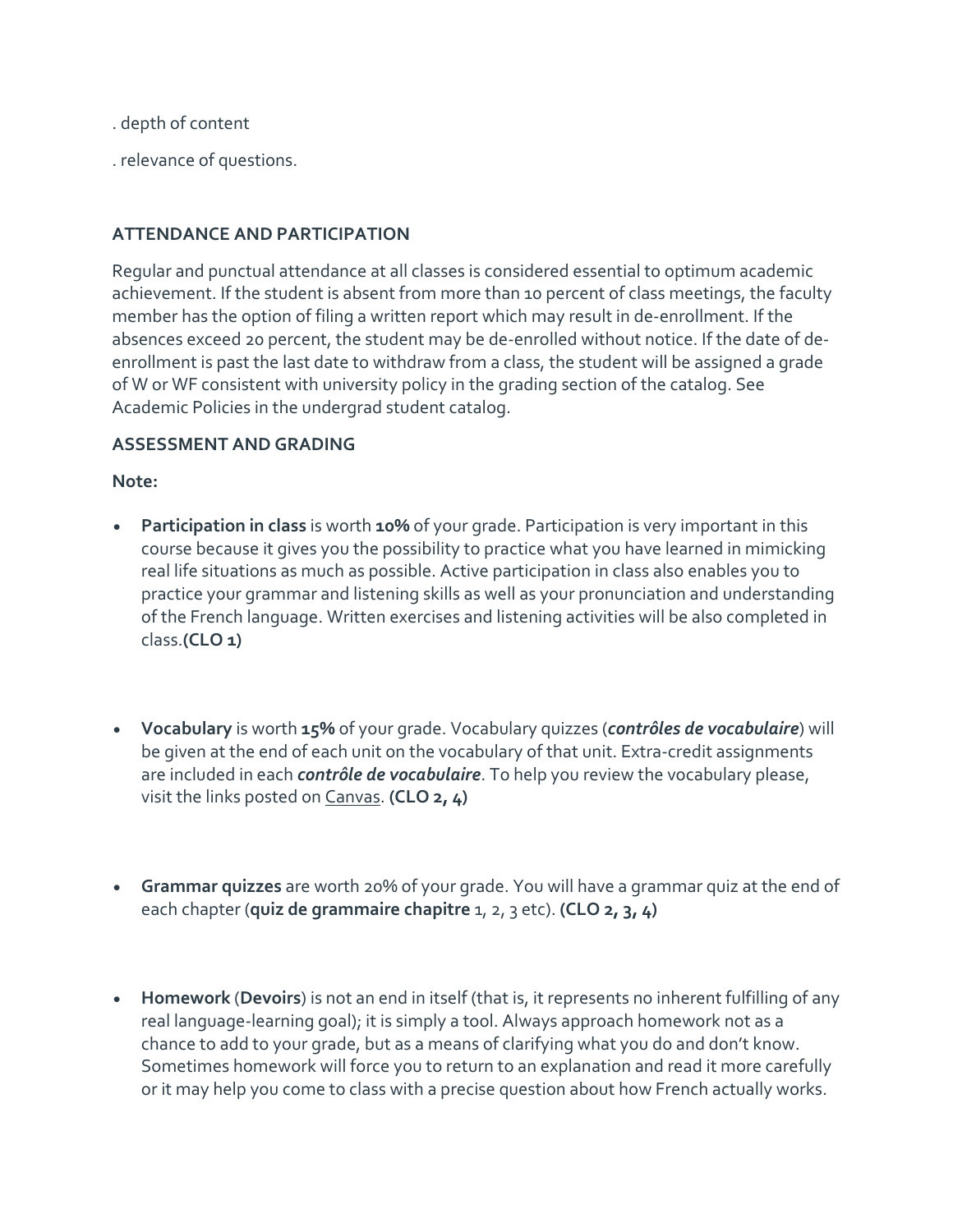Lab exercises are also part of your homework. Homework is worth **20%** of your grade and must be submitted online. **(CLO 1, 2, 3, 4, 5)**

- The group **oral presentation** is worth **5%** of your grade. **(CLO 3)**
- **Mid-Terms** and **final examinations** are worth **15%** of your grade.

#### **Grades**

| Participation in class activities | 10% |
|-----------------------------------|-----|
| <b>Vocabulary Quizzes</b>         | 20% |
| <b>Grammar Quizzes</b>            | 20% |
| Homework assignments average      | 20% |
| Mid-Terms                         | 15% |
| Final exam                        | 15% |

Student grades will be posted in the Canvas grade book no later than midnight on Tuesday of each week beginning in Week Two of this course. It is important to read the comments posted in the grade book as these comments are intended to help students improve their work. Final grades will be posted within one week of the end of the class. Grades will be based on the following:

# **A B C D F** A 93-100 | B+ 87-89 | C+ 77-79 | D+ 67-69 | F Less than 59 A- 90-92 B 83-86 C 73-76 D 63-66 B- 80-82  $\vert$  C- 70-72  $\vert$  D- 60-62

#### **Standard Grade Scale Based on Percentages**

#### **STATE AUTHORIZATION**

State authorization is a formal determination by a state that Point Loma Nazarene University is approved to conduct activities regulated by that state. In certain states outside California, Point Loma Nazarene University is not authorized to enroll online (distance education) students. If a student moves to another state after admission to the program and/or enrollment in an online course, continuation within the program and/or course will depend on whether Point Loma Nazarene University is authorized to offer distance education courses in that state. It is the student's responsibility to notify the institution of any change in his or her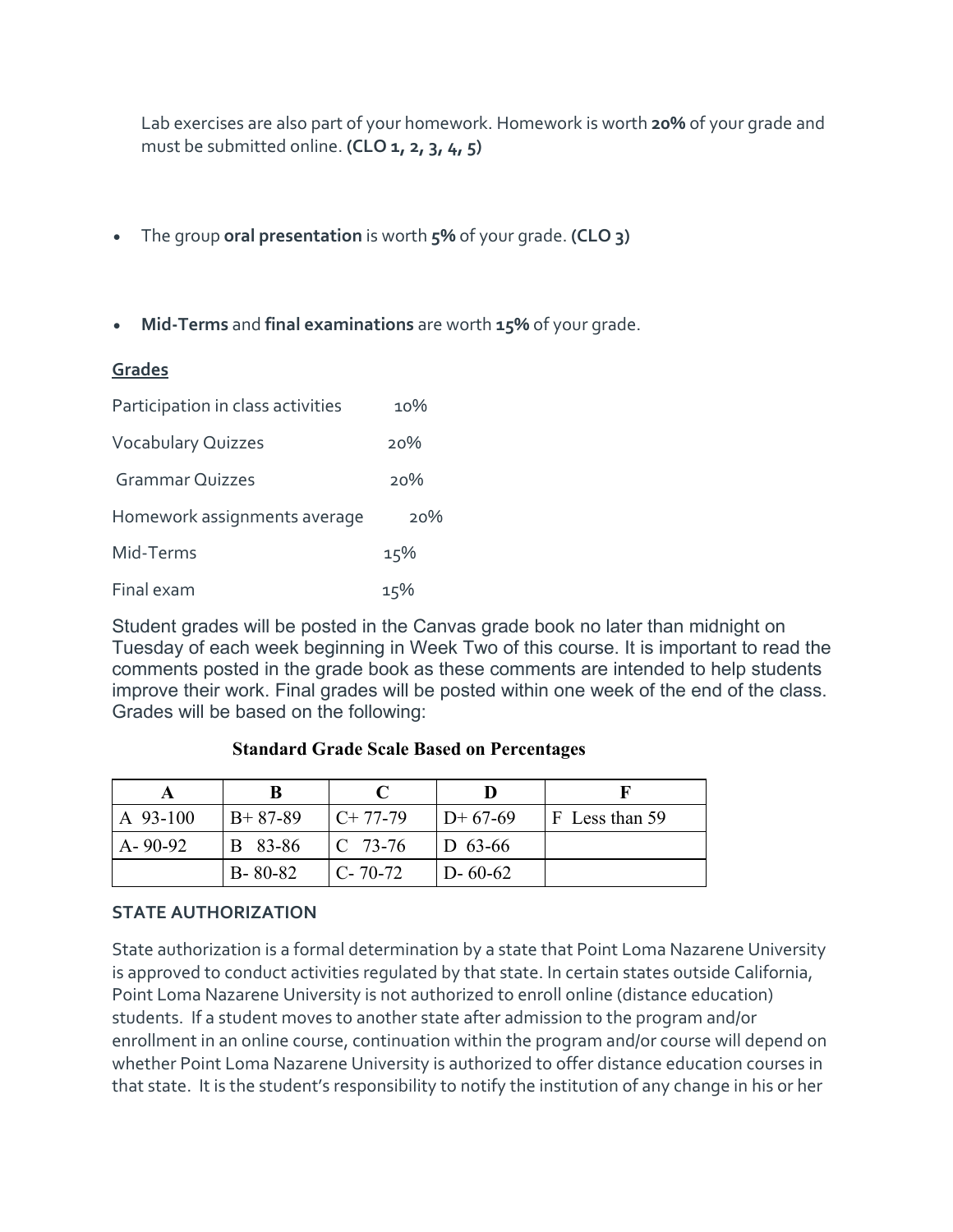physical location. Refer to the map on **[State Authorization](https://www.pointloma.edu/offices/office-institutional-effectiveness-research/disclosures)** to view which states allow online (distance education) outside of California.

# **INCOMPLETES AND LATE ASSIGNMENTS**

All assignments are to be submitted/turned in by the beginning of the class session when they are due—including assignments posted in Canvas. Incompletes will only be assigned in extremely unusual circumstances.

# **PLNU COPYRIGHT POLICY**

Point Loma Nazarene University, as a non-profit educational institution, is entitled by law to use materials protected by the US Copyright Act for classroom education. Any use of those materials outside the class may violate the law.

# **PLNU ACADEMIC HONESTY POLICY**

Students should demonstrate academic honesty by doing original work and by giving appropriate credit to the ideas of others. Academic dishonesty is the act of presenting information, ideas, and/or concepts as one's own when in reality they are the results of another person's creativity and effort. A faculty member who believes a situation involving academic dishonesty has been detected may assign a failing grade for that assignment or examination, or, depending on the seriousness of the offense, for the course. Faculty should follow and students may appeal using the procedure in the university Catalog. See [Academic PoliciesLinks](http://catalog.pointloma.edu/content.php?catoid=18&navoid=1278) to an [external](http://catalog.pointloma.edu/content.php?catoid=18&navoid=1278) site. for definitions of kinds of academic dishonesty and for further policy information.

# **PLNU ACADEMIC ACCOMMODATIONS POLICY**

While all students are expected to meet the minimum standards for completion of this course as established by the instructor, students with disabilities may require academic adjustments, modifications or auxiliary aids/services. At Point Loma Nazarene University (PLNU), these students are requested to register with the Disability Resource Center (DRC), located in the Bond Academic Center. [\(DRC@pointloma.eduLinks](https://mail.google.com/mail/?view=cm&fs=1&tf=1&to=DRC@pointloma.edu) to an external site. or 619-849-2486). The DRC's policies and procedures for assisting such students in the development of an appropriate academic adjustment plan (AP) allows PLNU to comply with Section 504 of the Rehabilitation Act and the Americans with Disabilities Act. Section 504 (a) prohibits discrimination against students with special needs and guarantees all qualified students equal access to and benefits of PLNU programs and activities. After the student files the required documentation, the DRC, in conjunction with the student, will develop an AP to meet that student's specific learning needs. The DRC will thereafter email the student's AP to all faculty who teach courses in which the student is enrolled each semester. The AP must be implemented in all such courses.

If students do not wish to avail themselves of some or all of the elements of their AP in a particular course, it is the responsibility of those students to notify their professor in that course. PLNU highly recommends that DRC students speak with their professors during the first two weeks of each semester about the applicability of their AP in that particular course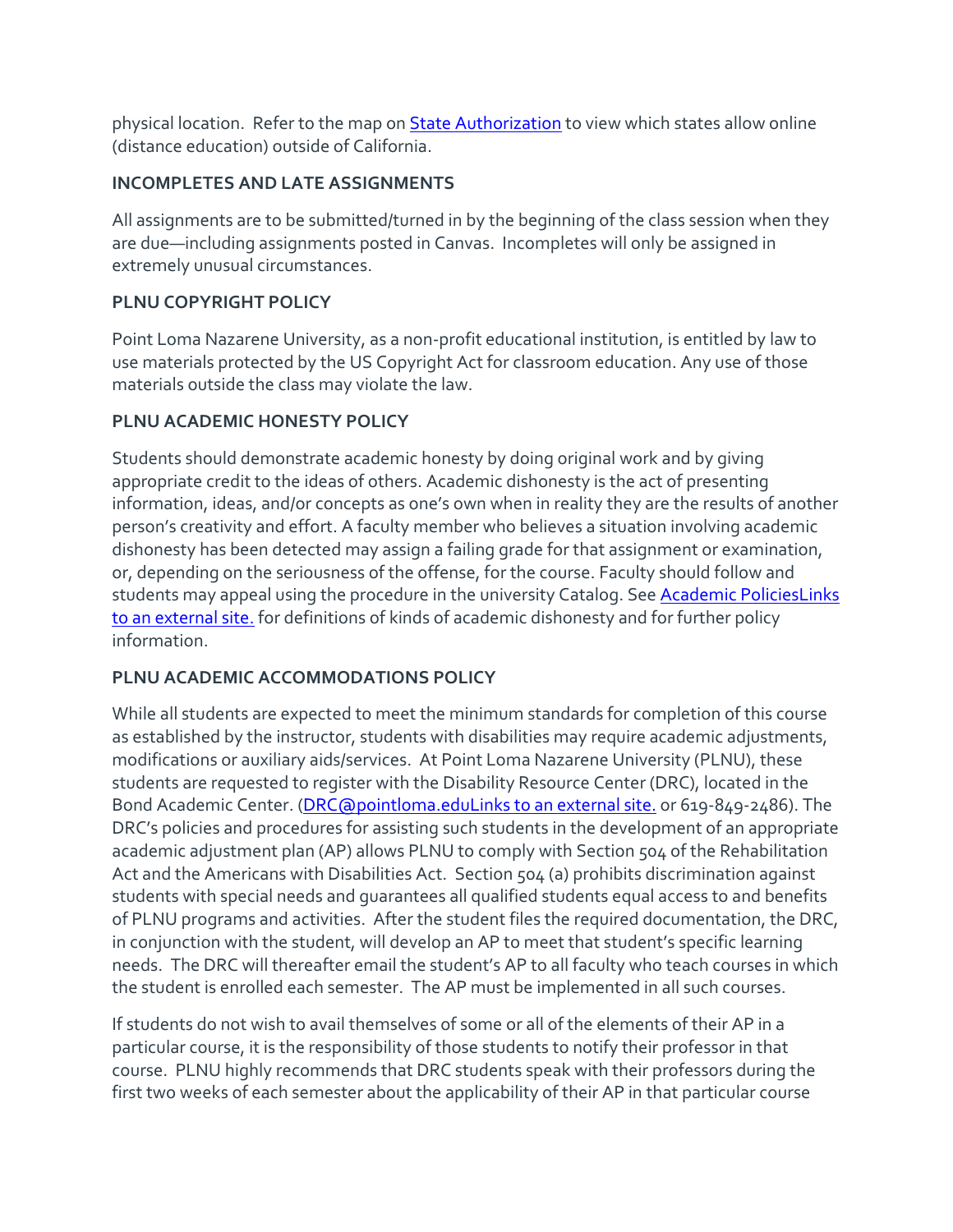and/or if they do not desire to take advantage of some or all of the elements of their AP in that course.

# **PLNU ATTENDANCE AND PARTICIPATION POLICY**

# **FALL 2020 used the synchronous and unsychronous formnat**

Regular and punctual attendance at all **synchronous** class sessions is considered essential to optimum academic achievement. If the student is absent for more than 10 percent of class sessions (virtual or face-to-face), the faculty member will issue a written warning of deenrollment. If the absences exceed 20 percent, the student may be de-enrolled without notice until the university drop date or, after that date, receive the appropriate grade for their work and participation. In some courses, a portion of the credit hour content will be delivered **asynchronously** and attendance will be determined by submitting the assignments by the posted due dates. See **[Academic PoliciesLinks](https://catalog.pointloma.edu/content.php?catoid=46&navoid=2650#Class_Attendance) to an external site**, in the Undergraduate Academic Catalog. If absences exceed these limits but are due to university excused health issues, an exception will be granted.

# **Asynchronous Attendance/Participation Definition**

A day of attendance in asynchronous content is determined as contributing a substantive note, assignment, discussion, or submission by the posted due date. Failure to meet these standards will result in an absence for that day. Instructors will determine how many asynchronous attendance days are required each week.

\*\*\*\*\*

# **Face-to-Face Format**

Regular and punctual attendance at all classes is considered essential to optimum academic achievement. If the student is absent from more than 10 percent of class meetings, the faculty member can file a written report which may result in de-enrollment. If the absences exceed 20 percent, the student may be de-enrolled without notice until the university drop date or, after that date, receive the appropriate grade for their work and participation. See [Academic](http://catalog.pointloma.edu/content.php?catoid=18&navoid=1278)  [PoliciesLinks](http://catalog.pointloma.edu/content.php?catoid=18&navoid=1278) to an external site. in the Undergraduate Academic Catalog.

# **Hybrid Format**

At Point Loma Nazarene University, attendance is required at all scheduled classes. Adult Degree Completion courses are taught in the hybrid format, which means some class meetings will be face-to-face and some will be online.

Attendance in the face-to-face classes is to be for the entire time of the class. Arriving late or leaving early will be considered a partial absence. A day of attendance in an online class is determined as contributing a substantive note, assignment, discussion, or submission that adds value to the course as determined by the instructor. Three days of attendance are required each week. (It may be any three days during the week.)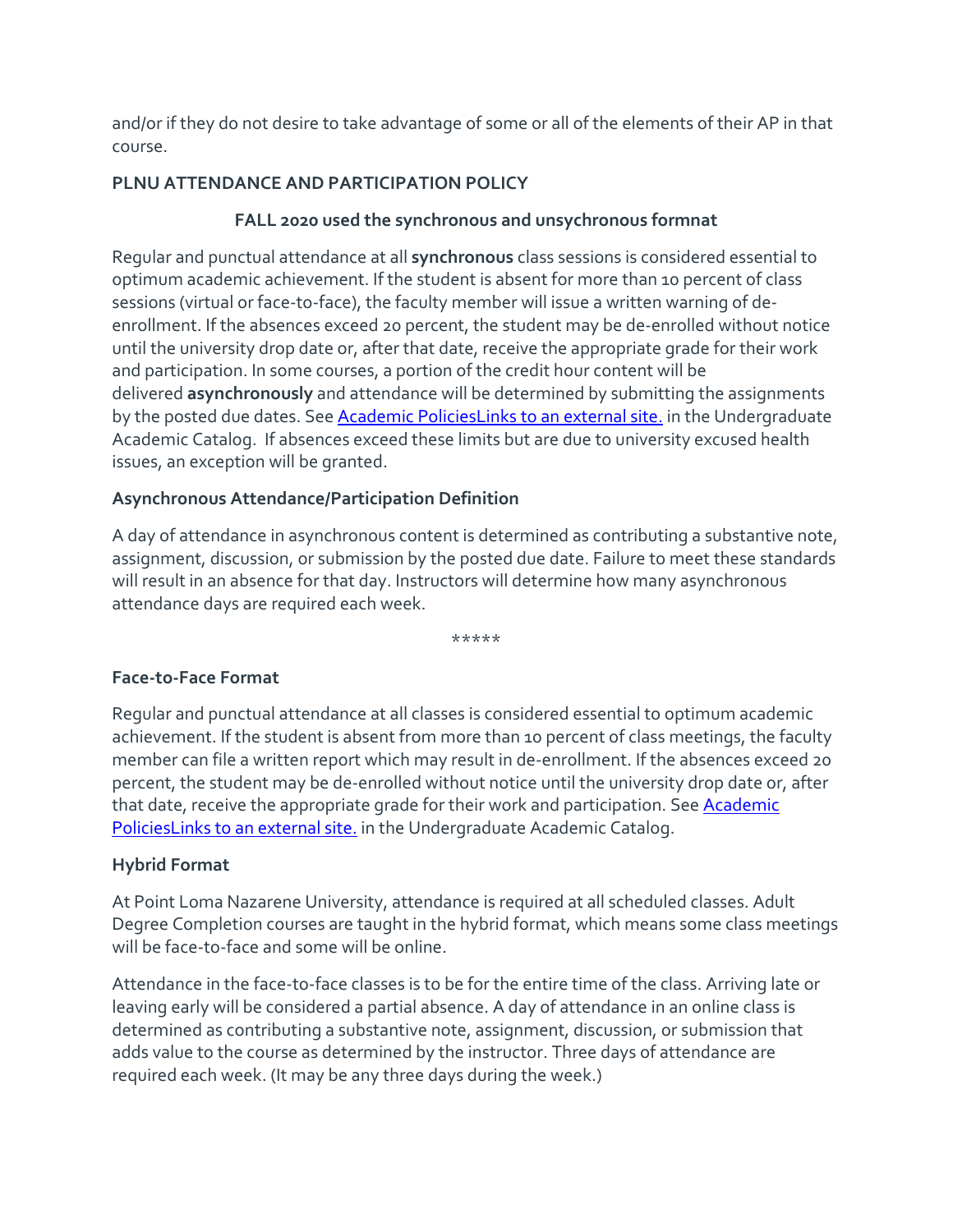### **Face-to-face Portion of the Hybrid course**

In blended or hybrid courses, if a student misses one face-to-face class then the faculty member will send an email to the student and the Director of Student Success warning of attendance jeopardy. There are no exceptions to this policy.

If a student misses two face-to-face classes, the faculty member or Vice Provost for Academic Administration (VPAA) will initiate the student's de-enrollment from the course without further advanced notice to the student. If the date of de-enrollment is past the last date to withdraw from a class, the student will be assigned a grade of "F" and there will be no refund of tuition for that course.

#### **Online Portion of the Hybrid Course**

If a student misses two online classes (fails to contribute to a discussion board) during the course, then the faculty member will send an email to the student and the Director of Student Success warning of attendance jeopardy. There are no exceptions to this policy.

If a student misses three online classes (fails to contribute to a discussion board by the due date) during the course, then the faculty member or Vice Provost for Academic Administration (VPAA) will initiate the student's de-enrollment from the course without further advanced notice to the student. If the date of de-enrollment is past the last date to withdraw from a class, the student will be assigned a grade of "F" and there will be no refund of tuition for that course.

1 missed F2F class = warning

2 missed F2F classes = de-enrollment

2 missed online classes = warning

3 missed online classes = de-enrollment

#### **Online Format**

Students taking online courses are expected to attend each week of the course. Attendance is defined as participating in an academic activity within the online classroom which includes posting in a graded activity in the course. (Note: Logging into the course does not qualify as participation and will not be counted as meeting the attendance requirement.)

Students who do not attend at least once in any 3 consecutive days will be issued an attendance warning. Students who do not attend at least once in any 7 consecutive days will be dropped from the course retroactive to the last date of recorded attendance.

#### **SPIRITUAL CARE**

Please be aware PLNU strives to be a place where you grow as whole persons. To this end, we provide resources for our students to encounter God and grow in their Christian faith.